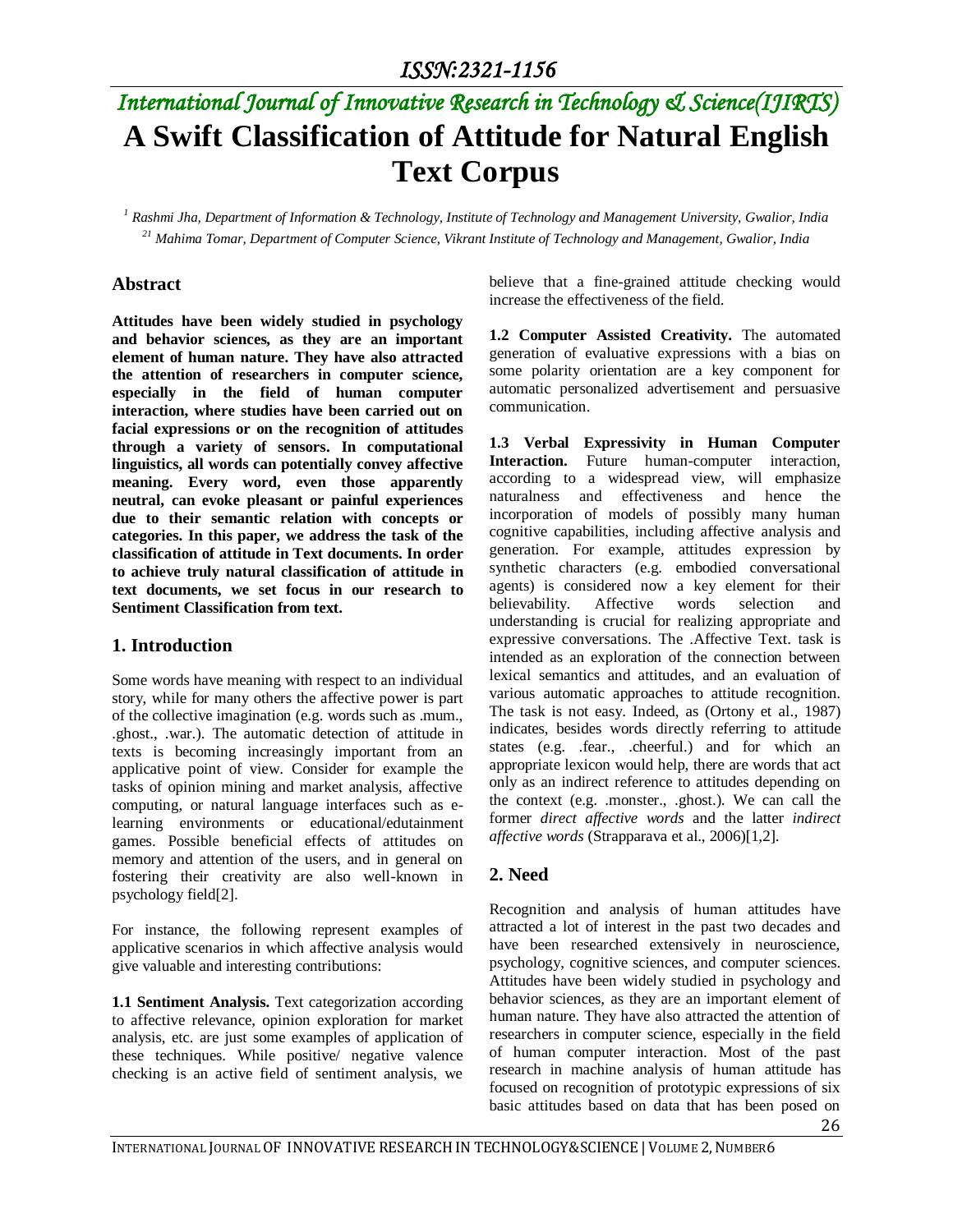# *International Journal of Innovative Research in Technology & Science(IJ1*

 $\mathsf{H}$ 

demand and acquired in laboratory settings. In computational linguistics, the automatic detection of attitudes in texts is becoming increasingly important from an applicative point of view [2].

With the development of Internet, the information which appears by text form are more and more frequent. It becomes us one kind of the most easily to gain and the richest interactive resources. Presently, however, the text attitude analysis aspect's research is little. Nowadays, with the un-causing development of natural language technology, people could extract attitude information from text through analyzing grammar structure, Semantic information and attitude glossary methods etc. From the massive texts withdraws the attitude information which is contained in them has the broad application prospect in many aspects. For example, automated analysis the received mail attitude information, and give relevant attitude computing result before user reads. Through attitude analysis to the information in homepage, it may examine the homepage which contain violent attitude, realize homepage filtration and ensure the net's information security. Along with natural language processing technology unceasing development, the text attitude computation has a richer method and reliable theory basis. At present, the text attitude computation has the widespread application prospect in many domains. For example, speech synthesis, information security, intelligent robot, pattern recognition, personalized text, and analysis article attitude structure aspects and so on [4].

## **3. Attitude Categories**

In human-human communication, we can observe a lot of attitude states including "happy," "sad," "surprise," "fear," and so on. These categories of attitude help the conversational agent like the chatbot or intelligent robot to give more human-like responses based the attitude state of the user. However, in task-oriented application like spoken dialog systems, it need the notion of application dependent attitudes, and thus focuses on a simplified set of attitudes such as negative, neutral and positive. For example, the detection of negative attitudes can be used as a strategy to improve the quality of the service in call center application. Thus, the attitude categories are dependent on the corpus and application domain. In my work, we define the attitude set which is categorized in Table 1.1. This is similar to the set used by Feeler [19]. In particular, neutral is used in the place that there is no attitude present in the utterance or that there is no attitude discernable.

#### **Table 1.1 : Attitude Categories in the data**

| Primary<br>attitude | <b>Secondary</b><br>attitude | <b>Tertiary</b><br>attitudes                                                                                                                                                                                           |  |
|---------------------|------------------------------|------------------------------------------------------------------------------------------------------------------------------------------------------------------------------------------------------------------------|--|
| Love                | Affection                    | Adoration,<br>affection, love,<br>fondness,<br>liking,<br>attraction,<br>caring,<br>tenderness,<br>compassion,<br>sentimentality                                                                                       |  |
|                     | Lust                         | Arousal, desire,<br>lust, passion,<br>infatuation                                                                                                                                                                      |  |
|                     | Longing                      | Longing                                                                                                                                                                                                                |  |
| Joy                 | Cheerfulness                 | Amusement,<br>bliss,<br>cheerfulness,<br>glee,<br>gaiety,<br>jolliness,<br>joviality,<br>joy,<br>delight,<br>enjoyment,<br>gladness,<br>happiness,<br>jubilation,<br>elation,<br>satisfaction,<br>ecstasy,<br>euphoria |  |
|                     | Pride                        | Pride, triumph                                                                                                                                                                                                         |  |
| <b>Surprise</b>     | Surprise                     | Amazement,<br>surprise,<br>astonishment                                                                                                                                                                                |  |
| Anger               | Irritation                   | Aggravation,<br>irritation,<br>agitation,<br>annoyance,<br>grouchiness,<br>grumpiness                                                                                                                                  |  |
|                     | Disgust                      | Disgust,<br>revulsion,                                                                                                                                                                                                 |  |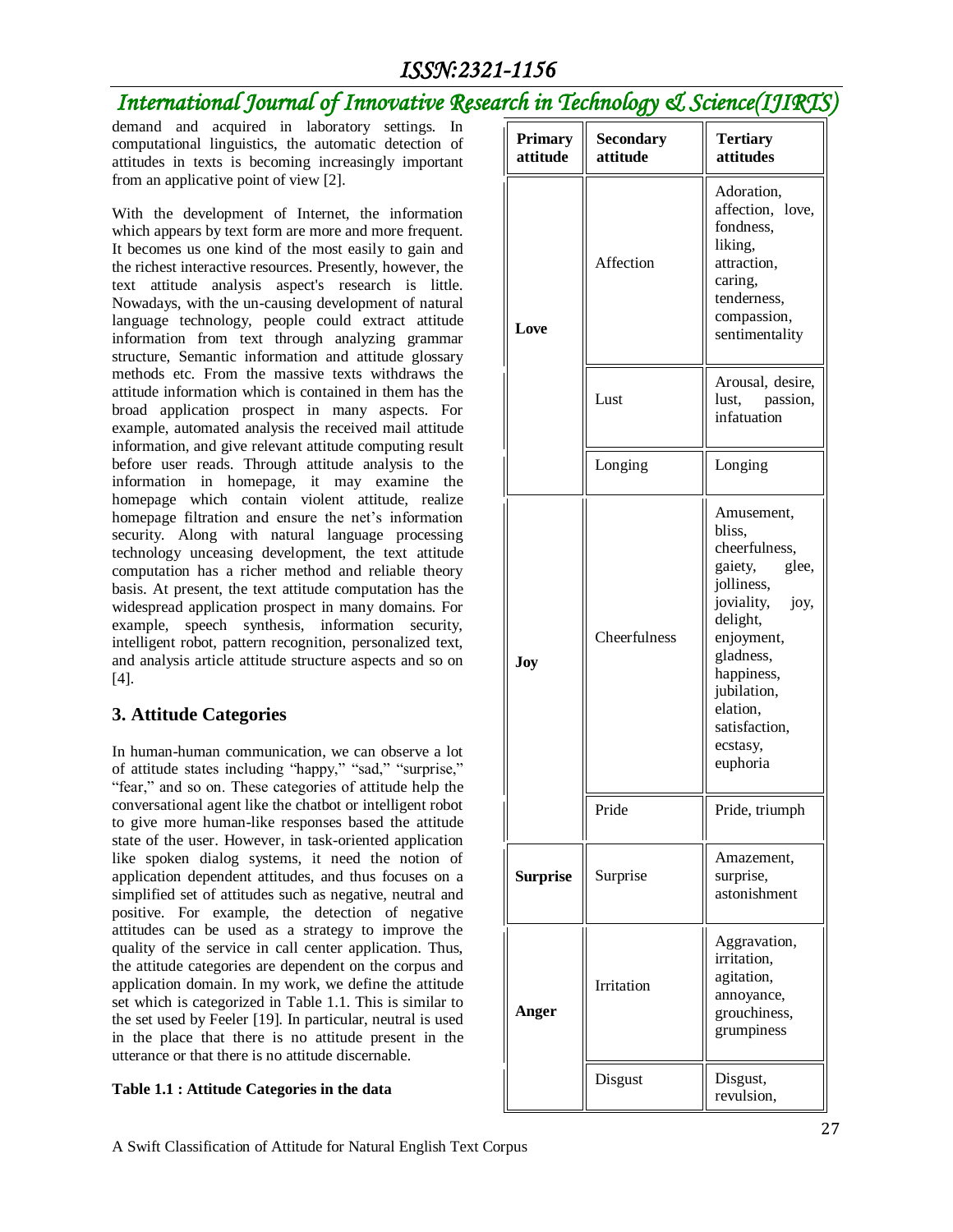# *International Journal of Innovative Research in Technology & Science(IJIRTS)*

|                |                    | contempt                                                                                            |  |
|----------------|--------------------|-----------------------------------------------------------------------------------------------------|--|
| <b>Sadness</b> | Suffering          | Agony,<br>suffering, hurt,<br>anguish                                                               |  |
|                | Disappointment     | Dismay,<br>disappointment,<br>displeasure                                                           |  |
| Fear           | Horror             | Alarm, shock,<br>fright,<br>fear,<br>horror, terror,<br>panic, hysteria,<br>mortification           |  |
|                | <b>Nervousness</b> | Anxiety,<br>nervousness,<br>tenseness,<br>uneasiness,<br>apprehension,<br>worry, distress,<br>dread |  |

### 4. Methods to Recognize Attitude From Text

*4.1 Basis for Affective Text Classification.* As the purpose of affect recognition in a remote communication system is to relate text to avatar attitude expressions, affect categories should be confined to those that can be visually expressed and easily understood by users. We analyzed attitude categorizations proposed by theorists, and as the result of our investigation, for affective text classification, we decided to use the subset of attitude states as follows [16]: "anger", "disgust", "fear", "guilt", "interest", "joy", "sadness", "shame", and "surprise". Izard's [16] theory postulates the existence of discrete fundamental attitudes with their motivational, phenomenological properties, and personal meanings. Besides specific or qualitatively distinct affective states, we defined five communicative functions that are frequently observed in online conversations ("greeting", "thanks", "posing a question", "congratulation", and "farewell"). In order to support the handling of abbreviated language and the interpretation of affective features of lexical items, the Affect database was created. The Affect database includes the following tables: Emoticons, Abbreviations, Adjectives, Adverbs, Nouns, Verbs, Interjections, and Modifiers. The affective lexicon was mainly taken from WordNet-Affect [17]. Attitude

categories with intensities were manually assigned to the attitude-related entries of the database by three independent annotators. Attitude intensity values range from 0.0 to 1.0. Emoticons and abbreviations were transcribed and related to named affective states (with intensity), whereby each entry was assigned to only one category (e.g., emoticon ":-S" [worry] was related to "fear" with intensity 0.4). Considering the fact that some affective words may express more than one attitude state, annotators could relate words to more than one category (e.g., the final annotation for noun "*enthusiasm*" is "interest:08, joy:0.5"). Two annotators gave coefficients for intensity degree strengthening or weakening (from 0.0 to 2.0) to the adverbs of degree, and the result was averaged (e.g., coeff("*significantly*") *=* 2.0).

*4.2 Affect Analysis Model.* While constructing our lexical rule-based approach to affect recognition from text, we took into account linguistic features of text written in a free informal style [18]. Our Affect Analysis Model was designed based on the compositionality principle, according to which we determine the attitude meaning of a sentence by composing the pieces that correspond to lexical units or other linguistic constituent types governed by the rules of aggregation, propagation, domination, neutralization, and intensification, at various grammatical levels. By analyzing each sentence in sequential stages (symbolic cue processing, detection and transformation of abbreviations, sentence parsing, and word/phrase/sentence-level analyses), our method is capable of processing sentences of different complexities, including simple, compound, complex (with complement and relative clauses), and complexcompound sentences.

Sentiment classification of text is very important in applications like attitude text-to-speech (TTS) synthesis, human computer interaction, etc. Past studies on attitude classification focus on the writer's attitude state conveyed through the text. This research addresses the reader's attitudes provoked by the text. The classification of documents into reader attitude categories has novel applications. One of them is to integrate reader attitude classification into a web search engine to allow users to retrieve documents that contain relevant contents and at the same time produce proper attitudes. Another is for websites to organize contents according to reader attitude categories and provide users a convenient browse.[19]

## **5. Attitude Classification**

Attitude classification in texts is to classify texts into certain attitude categories, like the six basic attitudes,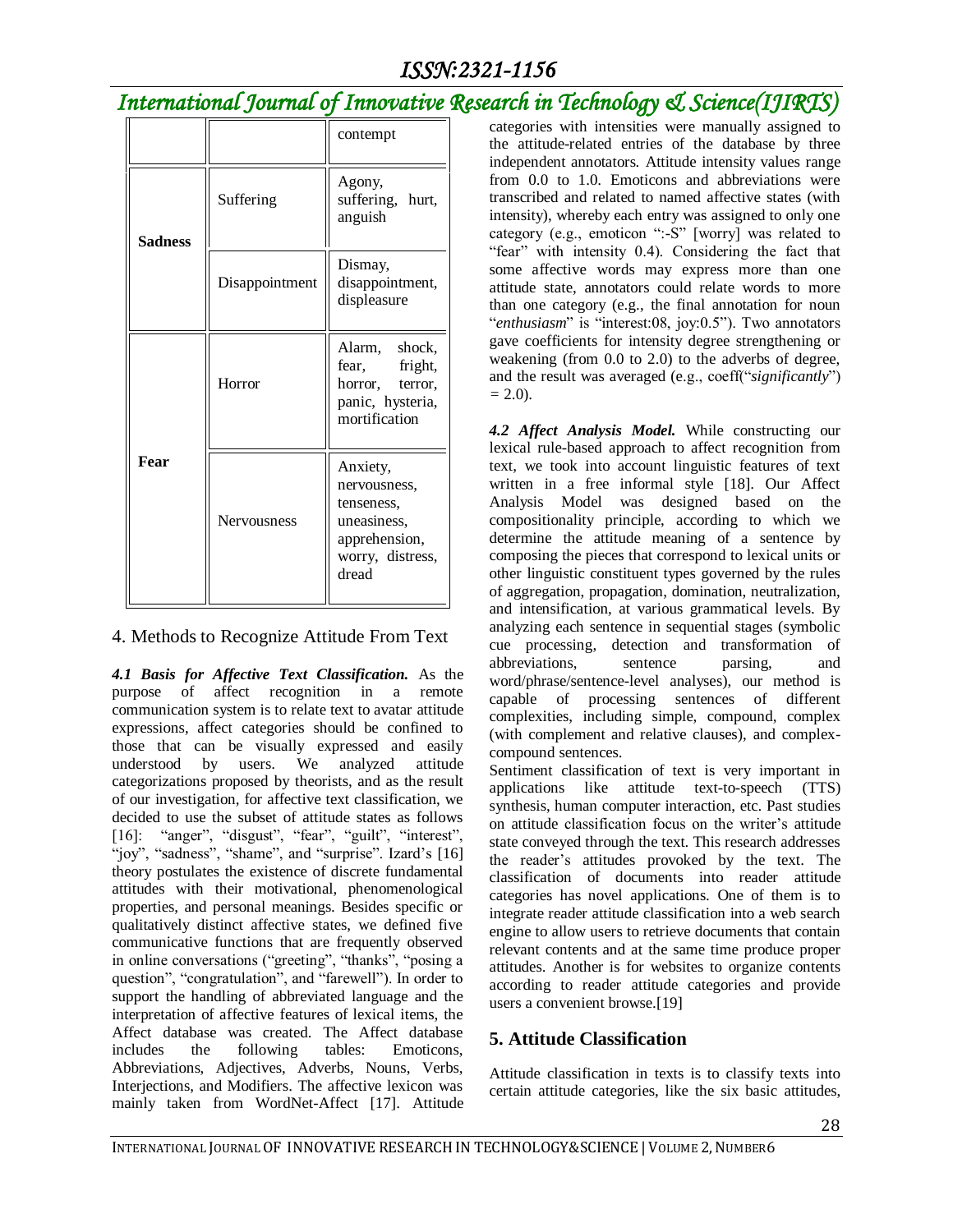# *International Journal of Innovative Research in Technology & Science(IJIRTS)*

namely, Anger, Disgust, Fear, Happiness, Sadness and Surprise. It can be viewed from two perspectives, the writer's perspective and the reader's perspective. The writer conveys certain attitudes through a piece of text. The writer or agents present in the text may be experiencing the attitudes. By detecting the feelings the writer of the text was expressing, we can quickly learn how people feel about a particular event or item. Past studies concentrated on this perspective. The reader's perspective tries to find out what attitudes the text provokes in their readers. Distinctions exist between reader and writer attitudes, because they do not always agree. For example, a politician's blog entry describing a miserable day may not cause its readers to feel the same way. Such research has novel applications. One of the applications is to integrate reader attitude classification into a web search engine, and thereby enabling users to retrieve documents that contain relevant contents and produce desired attitudes as well. Nowadays, more and more news websites provide attitude voting systems for users to choose their attitudes after reading a news article, and then group news articles into attitude categories for users to browse. Such websites provide a large-scale data source for reader attitude classification research. On the other hand, automatic attitude classification will relieve the websites' drawback of requiring efforts on the part of readers for attitude categorization. We explore sentence level reader attitude classification and take news headlines as the target data. Headlines typically consist of a few words and are often written by creative people with the intention to provoke attitudes, and consequently to attract the readers' attention.

#### **6. Proposed Work**

We are focusing on the attitude classification of text document. The text documents typically consist of a few words and are often written by creative people with the intention to provoke attitudes, and consequently to attract the readers' attention i.e. news or news headlines, reviews of movie or product or any type of services etc. These type of data may be collected from web or it may be written by any customers or writer. These characteristics make these text document particularly suitable for use in an automatic attitude recognition setting, as the affective/attitude features (if present) are guaranteed to appear in these short sentences. The structure of the task was as follows:

**6.1 Corpus:** News titles, Product reviews, Movie Reviews, extracted from news web sites (such as Google news, CNN) and/or newspapers/ or any company web site or any movie web sites or any search engine. In the case of web sites, we can easily collect a few thousand titles in a short amount of time.

**6.2 Objective:** Provided a set of predefined six attitude labels (i.e. Anger, Disgust, Fear, Joy, Sadness, Surprise), classify the titles with the appropriate attitude label and/or with a valence indication (i.e. positive/negative) (positive/negative).The attitude labeling and valence classification were seen as independent tasks, and thus a team was able to participate in one or both tasks. The task was carried out in an unsupervised setting, and consequently no training was provided. The reason behind this decision is that we want to emphasize the study of attitude lexical semantics, and avoid biasing the participants toward simple texts categorization. approaches. Nonetheless supervised systems were not precluded and in this case participating teams were allowed to create their own supervised training sets. Participants were free to use any resources they wished. We have provided a set words extracted from WordNet Affect, relevant to the six attitudes of interest. However that the use of this list of words was entirely optional.

**6.3 Data Set:** We have mainly used sentences from ISEAR [52] dataset, attitude words from Wordnet-Affect. The data set may consists of news headlines drawn from major newspapers such as New York Times, CNN, and BBC News, as well as from the Google News search engine. We tried to focus our attention on headlines for two main reasons. First, news have typically a high load of attitude content, as they describe major national or worldwide events, and are written in a style meant to attract the attention of the readers. Second, the structure of headlines was appropriate for our goal of conducting sentence-level annotations of attitudes.

**6.4 WordNet:** WordNet is a large lexical database of English, with words grouped into synonym sets called *synsets*. A problem we encountered with this resource is that often times the only candidate in the synset is the target word itself. Thus, to enlarge the set of candidates, we use both the synonyms and the hypernyms of the target word. We also remove the target word from the synset, to ensure that only viable candidates are considered.

**6.5 Data Annotation:** To perform the annotations, we developed a Web based annotation interface that displayed one headline at a time, together with six slide bars for attitudes and one slide bar for valence. The interval for the attitude annotations was set to [0; 100], where 0 means the attitude is missing from the given documents, and 100 represents maximum attitude load.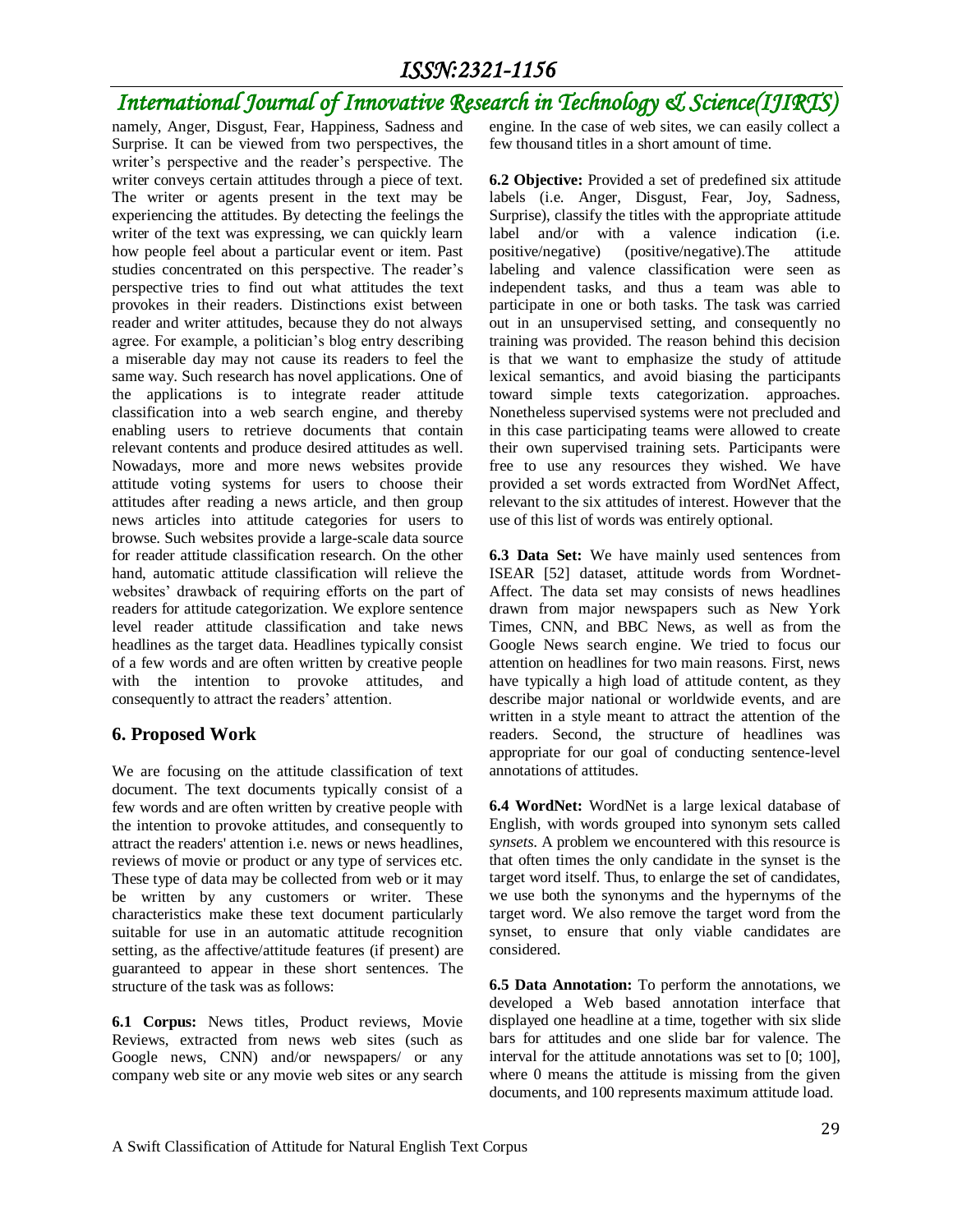# *International Journal of Innovative Research in Technology & Science(IJIRTS)*

The interval for the valence annotations was set to [- 100; 100], where 0 represents a neutral text document, - 100 represents a highly negative headline, and 100 corresponds to a highly positive headline. Unlike previous annotations of sentiment or subjectivity, which typically relied on binary 0-1 annotations, we decided to use a finer-grained scale, hence allowing the annotators to select different degrees of attitude load.

The test data set was independently labeled by six annotators. The annotators were instructed to select the appropriate attitudes for each text based on the presence of words or phrases with attitude content, as well as the overall feeling invoked by the headline. Annotation examples were also provided, including examples of headlines bearing two or more attitudes to illustrate the case where several attitudes were jointly applicable. Finally, the annotators were encouraged to follow their .first intuition, and to use the full-range of the annotation scale bars.

**6.7 Inter-Annotator Agreement:** We conducted intertagger agreement studies for each of the six attitudes and for the valence annotations. The agreement evaluations were carried out using the Pearson correlation measure, and are shown in Table 1.2. To measure the agreement among the six annotators, we first measured the agreement between each annotator and the average of the remaining five annotators, followed by an average over the six resulting agreement figures.

#### **Table 1.2: Inter-annotator agreement**

#### **ATTITUDES**

| Anger 49.55<br>Disgust 44.51 |
|------------------------------|
| Fear 63.81                   |
| Joy 59.91                    |
| Sadness 68.19                |
| Surprise 36.07               |
|                              |

#### **VALENCE**

Valence 78.01

### **7. Methodology**

Converting a piece of text into a feature vector or other representation that makes its most salient and important features available is an important part of data-driven approaches to text processing. There is an extensive body of work that addresses feature selection for

machine learning approaches in general, as well as for learning approaches tailored to the specific problems of classic text categorization and information extraction. A comprehensive discussion of such work is beyond the scope of this survey. In this section, we focus on findings in feature engineering that are specific to sentiment analysis.

**7.1 Term Presence vs. Frequency:** It is traditional in information retrieval to represent a piece of text as a feature vector wherein the entries correspond to individual terms. Term frequencies have traditionally been important in standard IR, as the popularity of tf-idf weighting shows; but in contrast, Pang et al. obtained better performance using *presence* rather than frequency. That is, binary-valued feature vectors in which the entries merely indicate whether a term occurs (value 1) or not (value 0) formed a more effective basis for review polarity classification than did real-valued feature vectors in which entry values increase with the occurrence frequency of the corresponding term.

**7.2 Term-based Features Beyond Term Unigrams:**  Position information finds its way into features from time to time. The position of a token within a textual unit (e.g., in the middle vs. near the end of a document) can potentially have important effects on how much that token affects the overall sentiment or subjectivity status of the enclosing textual unit. Thus, position information is sometimes encoded into the feature vectors that are employed. Whether higher-order *n*-grams are useful features appears to be a matter of some debate. For example, Pang et al. report that unigrams outperform bigrams when classifying movie reviews by sentiment polarity, but Dave et al. find that in some settings, bigrams and trigrams yield better product-review polarity classification. Also some techniques explore the use of a sub sumption hierarchy to formally define different types of lexical features and the relationships between them in order to identify useful complex features for opinion analysis. Some system apply a Markov Blanket Classifier to this problem together with a meta-heuristic search strategy called Tabu search to arrive at a dependency structure encoding a parsimonious vocabulary for the positive and negative polarity classes.

**7.3 Parts of Speech:** Part-of-speech (POS) information is commonly exploited in sentiment analysis and opinion mining. One simple reason holds for general textual analysis, not just opinion mining: part-of-speech tagging can be considered to be a crude form of word sense disambiguation. Adjectives have been employed as features by a number of researchers. One of the earliest proposals for the data-driven prediction of the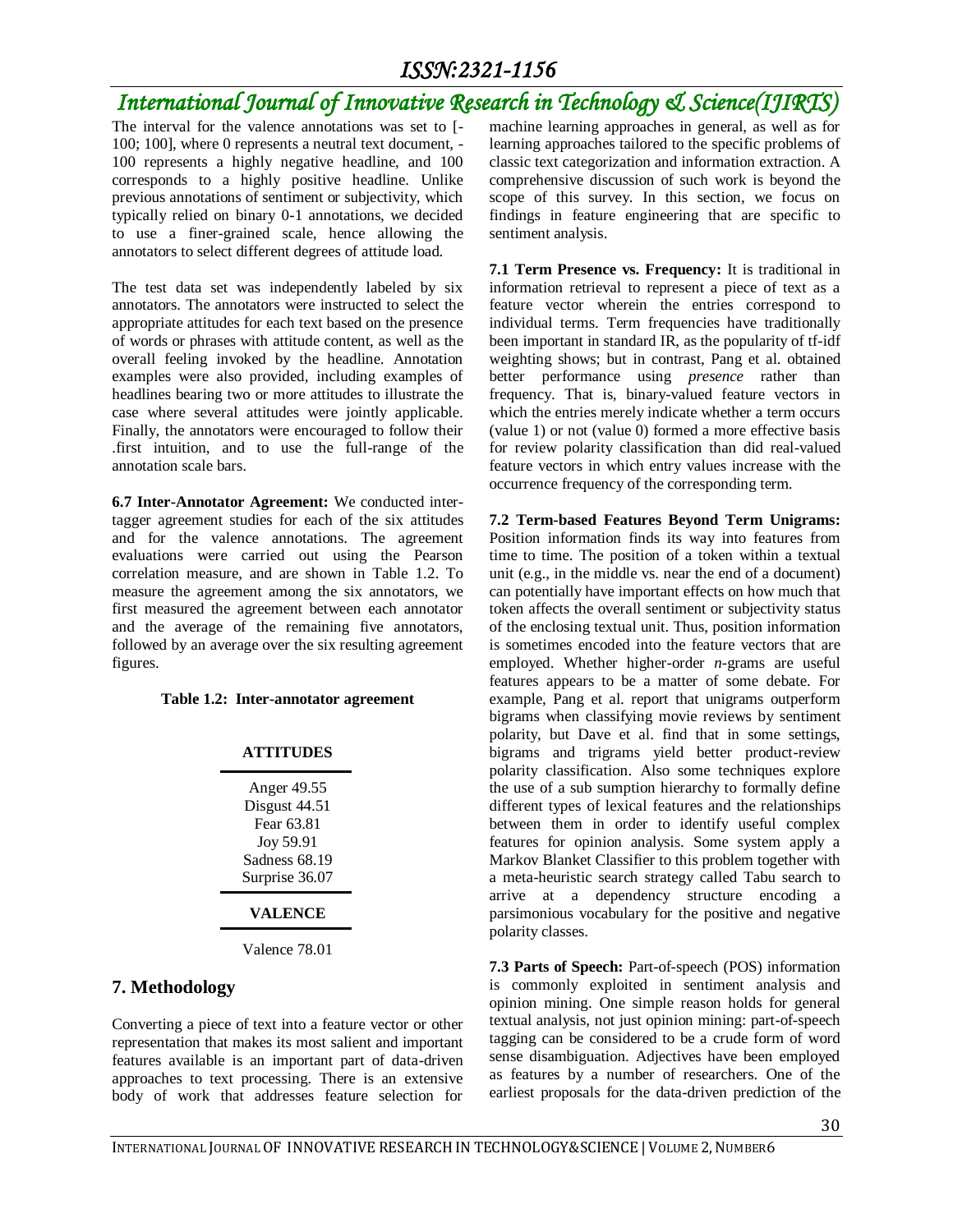## *International Journal of Innovative Research in Technology & Science(IJIRTS)*

semantic orientation of words was developed for adjectives. Subsequent work on subjectivity detection revealed a high correlation between the presence of adjectives and sentence subjectivity. This finding has often been taken as evidence that (certain) adjectives are good indicators of sentiment, and sometimes has been used to guide feature selection for sentiment classification, in that a number of approaches focus on the presence or polarity of adjectives when trying to decide the subjectivity or polarity status of textual units, especially in the unsupervised setting. Rather than focusing on isolated adjectives, Turney proposed to detect document sentiment based on selected phrases, where the phrases are chosen via a number of prespecified part-of-speech patterns, most including an adjective or an adverb.



Fig 1.1: General framework of Sentiment classification from text

The fact that adjectives are good predictors of a sentence being subjective does not, however, imply that other parts of speech do not contribute to expressions of opinion or sentiment. In fact, in a study by Pang et al.

on movie-review polarity classification, using only adjectives as features was found to perform much worse than using the same number of most frequent unigrams. The researchers point out that nouns (e.g., "gem") and verbs (e.g., "love") can be strong indicators for sentiment. There have been several targeted comparisons of the effectiveness of adjectives, verbs, and adverbs, where further sub categorization often plays a role.

Following Figure shows a framework of sentiment classification. It is logically derived from critical analysis of existing research in automated sentiment classification from text. As shown in the figure there are mainly one methods of sentiment classification.

#### **8. Proposed Algorithm**

This system deals with predicting the sense of given text document. For example, if user has written a product review then sentiment analyzer tries to predict whether user is criticizing the customer product or he is praising the consumers product. In this implementation, a seed list of six primary attitude is used. The list is prepared manually with the help of WordNet. At sentence level, if more attitude words of certain polarity are used then sentence have that polarity. If there is negation words i.e. not, don't, never etc. left to an attitude word then current polarity is negated and give attitude with antonym/opposite attitude. In this system, we have used Vector Space Model for sentiment classification. Sentiment output with negative valence represent negative polarity and output with positive valence represent positive polarity. For polarity we score 1-100 to representing the overall sentiment can be expressed about the topic or intersection of topic. This score is based on the posterior estimate of the ratio of frequency of positive to negative comment. This classifier is used to determine attitude i.e. sentiment with its polarity.

We conduct a set of experiments to examine whether automatically trained models can be used to recognize the attitude of unseen subjects. Our approach can be summarized in following steps:

- 1. Collect individual corpora;
- 2. Extract relevant features from the texts;
- 4. Build *tf-idf* score based on the features;

5. Test the learned models on the sentiment outputs of unseen individuals.

The following sections describe each of these steps in more detail.

#### **8.1 Steps involved in Attitude classification:**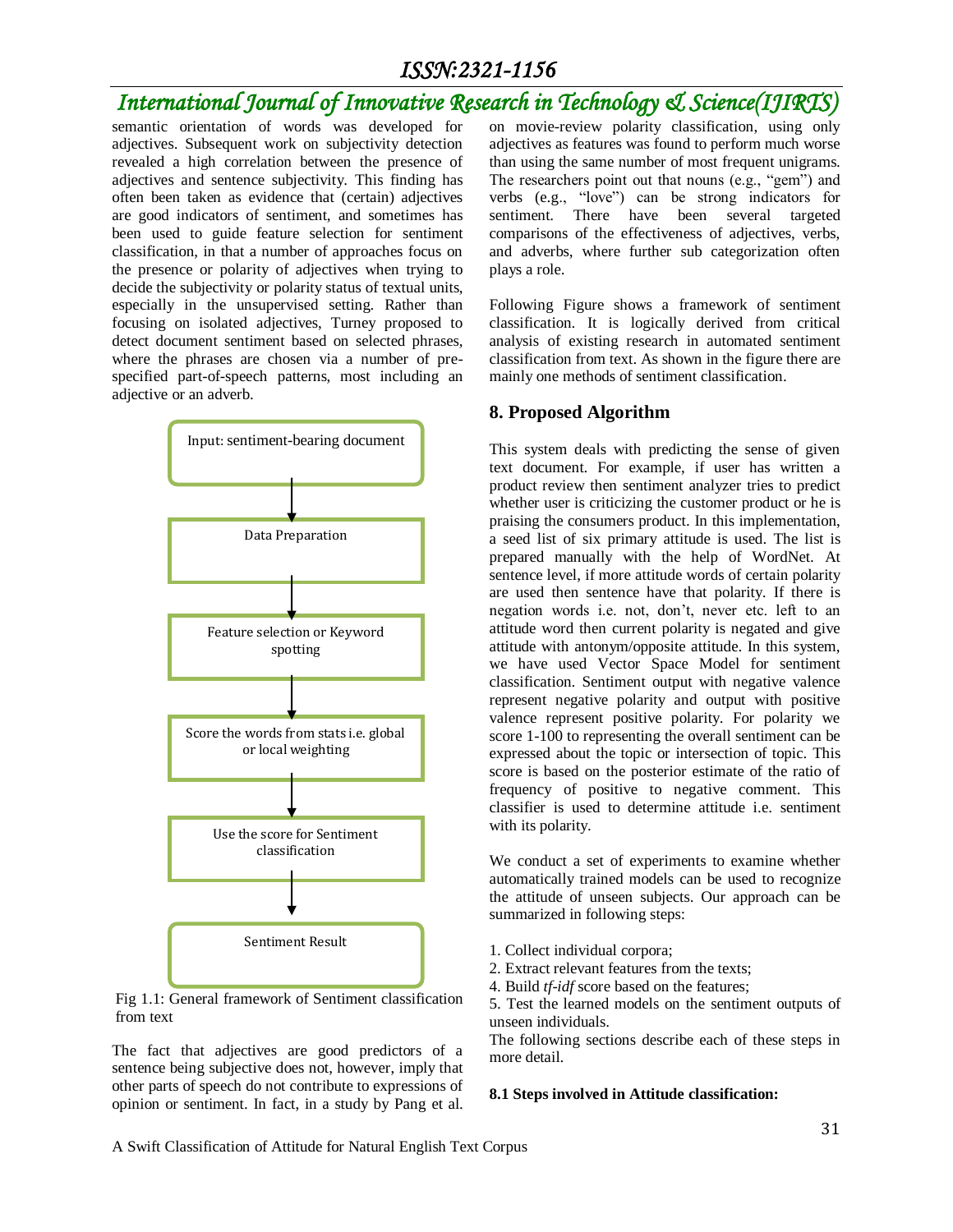# *International Journal of Innovative Research in Technology & Science(IJIRTS)*

8.1.1 Removal of numbers and punctuation marks from the documents

8.1.2 Conversion of all alphabets into lower case characters (to avoid the distinctions

between capitalized and lower case word)

8.1.3 Removal of the stop words (words like a, the, and…)

8.1.4 Stemming – conversion of words to root form (so as to avoid differentiation between different forms of the same word)

8.1.5 Negation – conversion of attitude those words came after negation words For example :- 'not good' in this word 'not' is negation word and good word represent the attitude 'joy' but it came after the negation word so it get reverse so this word represent the attitude 'sad'

8.1.6 Feature extraction using the lists generated from the WordNet Database

8.1.7 Computation of TF-IDF score of the features do obtained

8.1.8 Creation of the term – document matrix

8.1.9 Training and Testing with the specified classifier using cross validation technique

#### **8.2 Features of Implemented System:**

8.2.1 Use of sentences from ISEAR dataset, attitude words from Wordnet-Affect and polarity of words from WPARD datasets.

8.2.2 Use of Vector Space Model for classification of text in attitudes.

8.2.3 Measurement of the attitude intensity i.e. attitude polarity/valence on attitude classification in text .

8.2.4 High dimensional input space- when learning text classifiers, one has to deal with very many features. Since VSMs use over fitting protection, which does not necessarily depend on the number of features, they have the potential to handle these large feature spaces.

### **9. Training & Results Analysis**

For training, we have used combination of ISEAR, Wordnet-Affect and WPARD datasets. Testing is performed on ISEAR data set. Our main training dataset, ISEAR, is further expanded by adding attitude words from Wordnet-Affect and WPARD (Wisconsin Perceptual Attribute Rating Database) to improve the attitude classification of sentences. Each word in Wordnet-Affect and WPARD is replicated up to average number of terms per document which is in our experiment to make ISEAR like sentences. In this case, the sentences are constructed using the same words.

We have analyzed the Experimental Results for Sentiment Classification from Text using F1- Measure.

**Table1.3:Result Analysis for Sentiment classification from text using F1-measure**

| <b>Traing Set</b>    | <b>Test Set</b>      |                |
|----------------------|----------------------|----------------|
|                      | <b>ISEAR Dataset</b> |                |
|                      | <b>Attitude</b>      | F1-            |
|                      | <b>Name</b>          | <b>Measure</b> |
| <b>ISEAR Dataset</b> | Anger                | 0.9175         |
| + WordNet-           | Disgust              | 0.9239         |
| <b>Affect+WPARD</b>  | Fear                 | 0.8950         |
|                      | Joy                  | 0.9814         |
|                      | Sad                  | 0.8512         |

We have used the F1-Measure method for performance measurement of attitude classification from text system. In this experiment, we have used the ISEAR, WPARD, Wordnet- Affect as our training set and for testing we have used the ISEAR dataset. To F1-measure method, we have calculate the precision and recall for each attitude separately.

In this experiment, we have considered the effect of adding attitude words from WPARD and WordNet-Affect and ISEAR into our training set. Result shows that classification performance increased for SVM and VSM respectively. VSM gives drastic and improved difference compared to other classifiers.

**Table 1.4 : Comparative result analysis for different classifiers**

|                       | <b>Test Set</b>            |                |
|-----------------------|----------------------------|----------------|
|                       | <b>ISEAR Dataset</b>       |                |
| <b>Training Set</b>   | <b>Classifiers</b><br>Mean |                |
|                       |                            | F1-            |
|                       |                            | <b>Measure</b> |
|                       | Naïve Bayes                | 61.20          |
| $ISEAR+WPARD+$        | Classifier<br>5            |                |
| <b>WordNet-Affect</b> | Class                      |                |
|                       | Attitudeal                 |                |
|                       | Classication               |                |
|                       | Support                    | 68.30          |
|                       | Vector                     |                |
|                       | Machine<br>5               |                |
|                       | Class                      |                |
|                       | Attitudeal                 |                |
|                       | Classification             |                |
|                       | Vector Space               | 91.38          |
|                       | Model For 5                |                |
|                       | Class                      |                |
|                       | Attitudeal                 |                |
|                       | Classification             |                |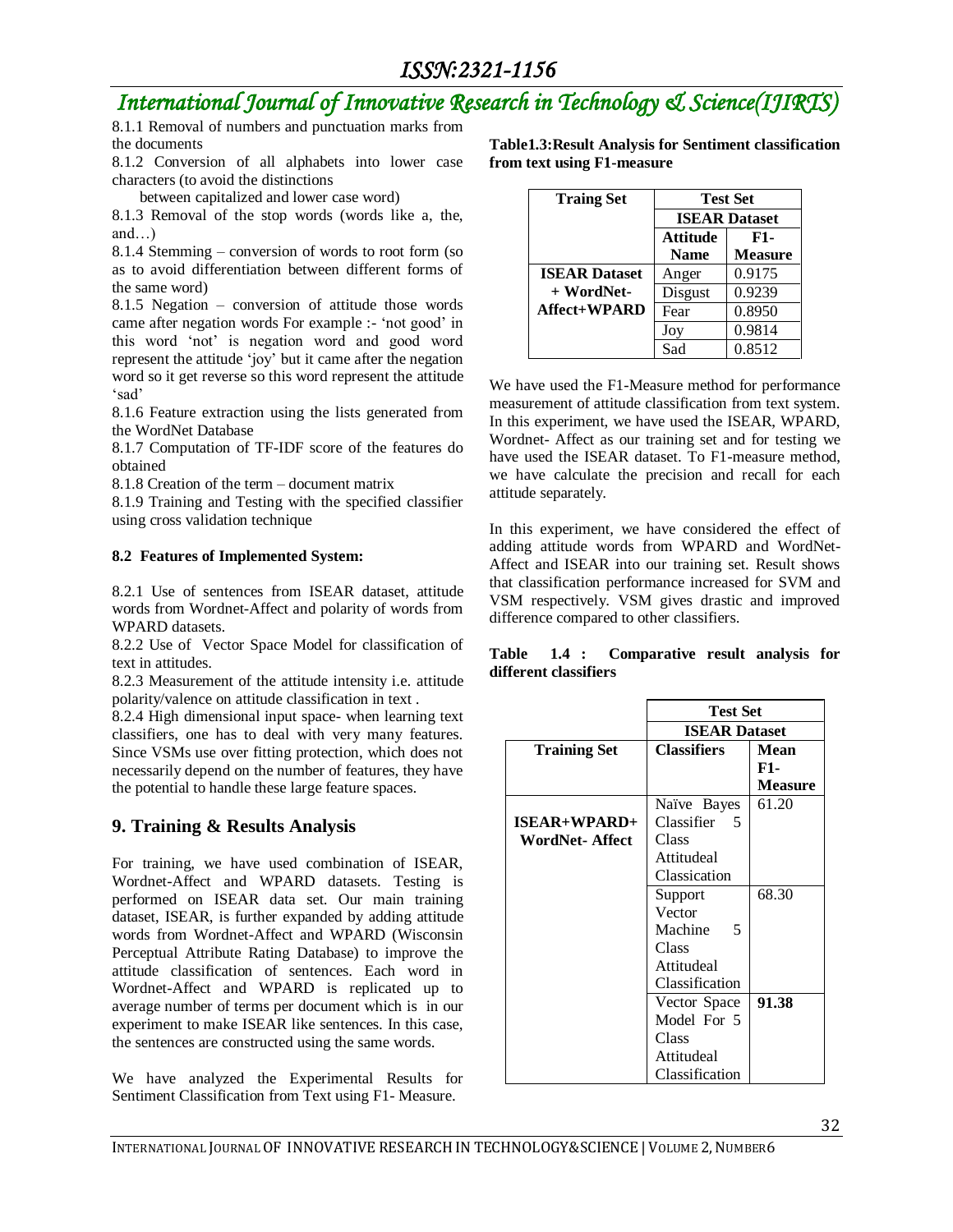# *International Journal of Innovative Research in Technology & Science(IJIRTS)*

## **10. Conclusions & Future Works**

Human attitude can be expressed through many kinds of medium such as speech, image, audio, facial expression and so forth. This work totally focuses on textual data of them. Text does not only communicate informative contents, but also attitudinal information, including attitude states. Narrative text is often especially prone to having attitude contents. In the literary genre of fairy tales, attitudes such as HAPPINESS and ANGER and related cognitive states, e.g. LOVE or HATE, become integral parts of the story plot, and thus are of particular importance. Moreover, the story teller reading the story interprets attitudes in order to orally convey the story in a fashion which makes the story come alive and catches the listeners' attention. In speech, speakers effectively express attitudes by modifying prosody, including pitch, intensity, and durational cues in the speech signal. Thus, in order to make text-to-speech synthesis sound as natural and engaging as possible, it is important to convey the attitude stance in the text. However, this implies first having identified the appropriate attitude meaning of the corresponding text passage. Thus, an application for attitude text-to-speech synthesis has to solve two basic problems. First, what attitude or attitudes most appropriately describe a certain text passage, and second, given a text passage and a specified attitude mark-up, how to render the prosodic contour in order to convey the attitude content.

Through comparative evaluations of several knowledge-based and corpus-based methods carried out on a large data set of 1,000 deadlines, we have tried to identify the methods that work best for the annotation of attitudes. Recognition methods based on the cognition introduced the cognition linguistics and the psychology knowledge into the attitude recognition, attempts to solve the existing problem from a new angle.

In our future study we will investigate those issues and explore the possibilities to overcome the current limitations of the system. As our system is completely lexical and the language of online conversations is "evolving", we are planning to realize a procedure for the automatic updating of the Affect database. With respect to the rules for composition of attitude vectors of terms comprising phrases or clauses, we believe that the approach aiming at learning rules from corpora would be useful.

#### **11. References**

[1] Carlo Strapparava, Rada Mihalcea "Learning to Identify Attitudes in Text", SAC'08 March 16-20, 2008, Fortaleza, Cear a, Brazil Copyright 2008 ACM 978-1-59593-753-7/08/0003

[2] Carlo Strapparava, Rada Mihalcea, "SemEval-2007 Task 14: Affective Text",Proceedings of the 4th International Workshop on Semantic Evaluations (SemEval-2007), pages 70–74, Prague, June 2007. C 2007 Association for Computational Linguistics

[3] Jingzhong Wang & Lu Zhang, "Text Attitude Computing under Cognition Vision", Computer and Information Science, Vol 2 no. 3 August2009

[4] Alena Neviarouskaya, Helmut Prendinger, and Mitsuru Ishizuka,"EmoHeart: Conveying Attitudes in Second Life Based on Affect Sensing fromText", Hindawi Publishing Corporation Advances in Human-Computer Interaction Volume 2010, Article ID 209801, 13 pages doi:10.1155/2010/209801

[5] S. Planalp, *Communicating Attitude: Social, Moral, and Cultural Processes*, Cambridge University Press, Cambridge, UK, 1999.

[6] P. Ekman, "Facial expression and attitude," *American Psychologist*, vol. 48, no. 4, pp. 384–392, 1993.

[7] A. J. Fridlund, "The behavioral ecology and sociality of human faces," *Review of Personality and Social Psychology*, vol. 13, pp. 90–121, 1992.

[8] U. Dimberg and A. Ohman, "Behold the wrath: psychophysiological responses to facial stimuli," *Motivation and Attitude*, vol. 20, no. 2, pp. 149–182, 1996.

[9] D. Keltner, P. Ekman, G. C. Gonzaga, and J. Beer, "Facial expression of attitude," in *Handbook of Affective Science*, R. J. Davidson, K. R. Scherer, and H. H. Goldsmith, Eds., pp. 415– 432, Oxford University Press, New York, NY, USA, 2003.

[10] N. Frijda, *The Attitudes*, Studies in Attitude and Social Interaction, Cambridge University Press, Cambridge, UK, 1986.

[11] N. Frijda, "Attitudes are functional, most of the time," in *The Nature of Attitude: Fundamental Questions*, P. Ekman and R. J. Davidson, Eds., Oxford University Press, New York, NY, USA, 1994.

[12] C. Lutz, *Unnatural Attitudes*, University of Chicago Press, Chicago, Ill, USA, 1988.